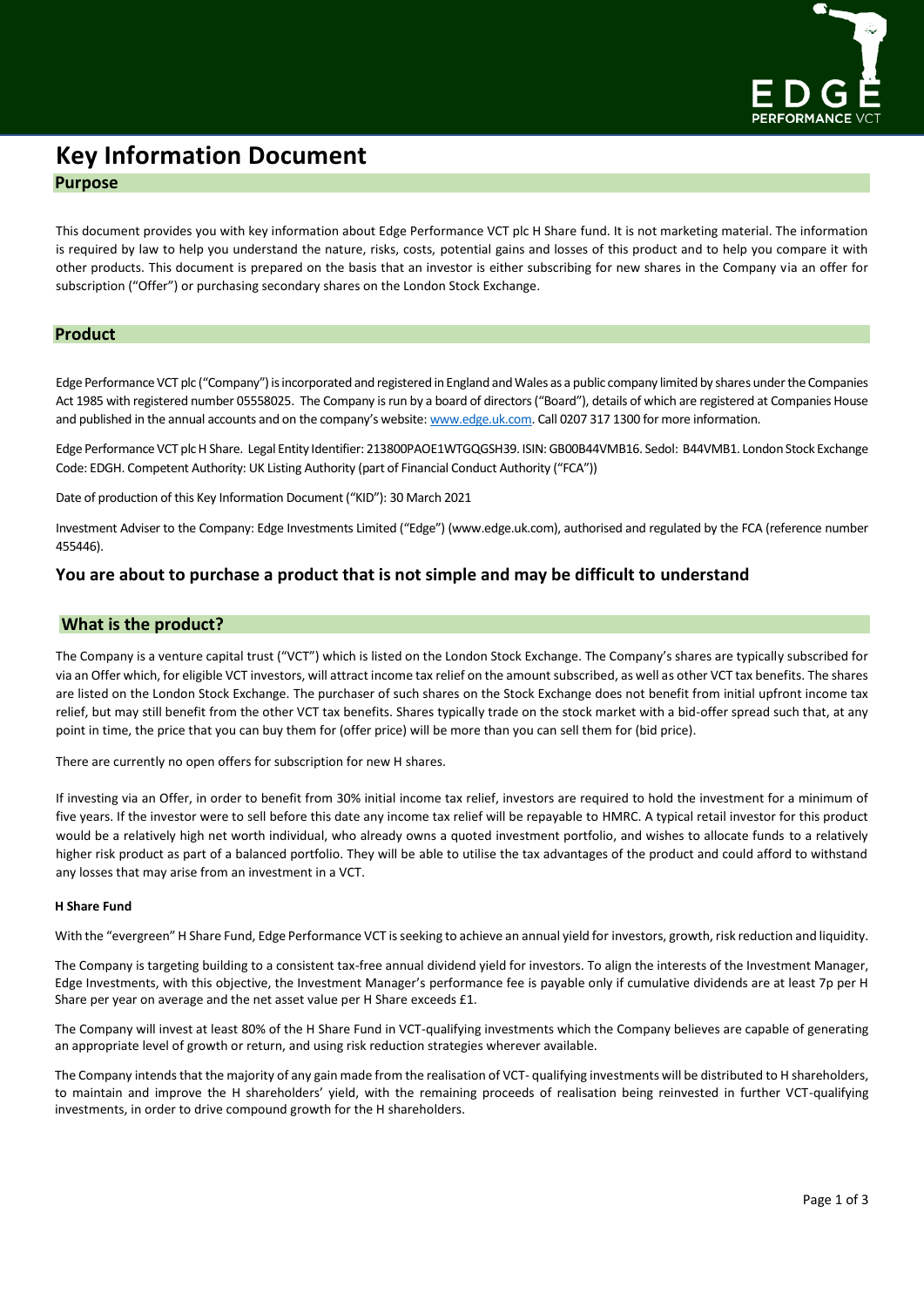## **What are the risks and what could I get in return?**



The risk indicator assumes you keep the product for a minimum of five years. The summary risk indicator is a guide to the level of risk of this product compared to other products. It shows how likely it is that the product will lose money because of movements in the markets or because you are unable to sell your shares.

We have classified this product as 3 out of 7, which is a medium-low risk class. This rates the potential losses from future performance at a medium-low level, however poor market conditions would be likely to impact the amount you could get back. The risk indicator is based on the historical share price total return.

Investment in AIM traded investments and unquoted companies, which constitutes most of the Company's portfolio, by their nature involve a higher degree of risk than some other investments.

The value of the shares may go down as well as up. This product does not include any protection from future market performance so you could lose some or all of your investment

There is no certainty that the market price of shares will fully reflect their underlying Net Asset Value ("NAV") or that any dividends will be paid, nor should shareholders rely upon any share buyback policy to offer any certainty of selling their shares at prices that reflect their underlying NAV.

The value and tax benefits are conditional on the shares being held for at least five years and the Company maintaining VCT status. Other risks include: Economic, Investment, VCT Conditions, Regulatory, Financial, Market, Asset, Market Liquidity and Counterparty.

#### **Performance Scenarios**

This table shows the money you could get back over the next 5 years (including dividends), under different scenarios, assuming you make an initial investment of £10,000. The scenarios shown illustrate how your investment could perform. You can compare them with the scenarios of other products. Investors who invest via an Offer should note that the data has not been adjusted for the impact of Offer costs of up to 5% or for the likely difference between the offer price paid for the shares and the share price at which you could sell. The scenarios presented are an estimate of future performance based on evidence from the past (share price total return (including dividends) over the last five years) on how the value of this investment varies. They are not an exact indicator. What you get will vary depending on how the stock market and the Company performs and how long you keep the investment. The stress scenario shows what you might get back in extreme stock market circumstances but it does not take into account a situation where you are unable to realise any value from your shares. This product can be realised, but it may be costly to do so in the short-term. It is difficult to estimate how much you would get back if you sell before the end of the recommended minimum holding period. You can sell your shares early but you may make a large loss if you do so and will lose your tax reliefs. Your maximum loss would be that you will lose all of your investment.

These figures shown do not include any upfront income tax relief you receive on your investment or take into account any penalties to which this investment may be subject, from HMRC, in the event of a sale before 5 years. Any dividends paid out by the VCT are also tax-free.

|                            |                                     |           |           | 5 Years<br>(Recommended) |
|----------------------------|-------------------------------------|-----------|-----------|--------------------------|
| <b>Scenarios</b>           |                                     | 1 Year    | 3 Yearl   | holding period)          |
| <b>Stress Scenario</b>     | What you might get back after costs | 7.995     | 6.974     | 7,767                    |
|                            | Average return each year            | $-20.05%$ | $-11.32%$ | $-4.93%$                 |
| Unfavourable Scenario      | What you might get back after costs | 8.705     | 7,874     | 9,098                    |
|                            | Average return each year            | $-12.95%$ | $-7.66%$  | $-1.87%$                 |
| Moderate Scenario          | What you might get back after costs | 9,488     | 9.018     | 10,969                   |
|                            | Average return each year            | $-5.12%$  | $-3.39%$  | 1.87%                    |
| <b>Favourable Scenario</b> | What you might get back after costs | 10.195    | 10.295    | 13,181                   |
|                            | Average return each year            | 1.95%     | 0.97%     | 5.68%                    |

## **What happens if Edge Performance VCT is unable to pay out?**

If Edge Performance VCT is unable to facilitate a share buyback then you could sell your VCT shares on the secondary market. The number of buyers of second-hand VCT shares is limited. As a result, selling shares directly into the market can produce a poor result.

As a shareholder of Edge Performance VCT you are not covered by the Financial Services Compensation Scheme (FSCS).

## **What are the costs?**

The Reduction in Yield (RIY) shows what impact the total costs you pay will have on the investment return you might get. The total costs take into account one-off, ongoing and incidental costs. The amounts shown here are the cumulative costs of the product itself, for three different holding periods.